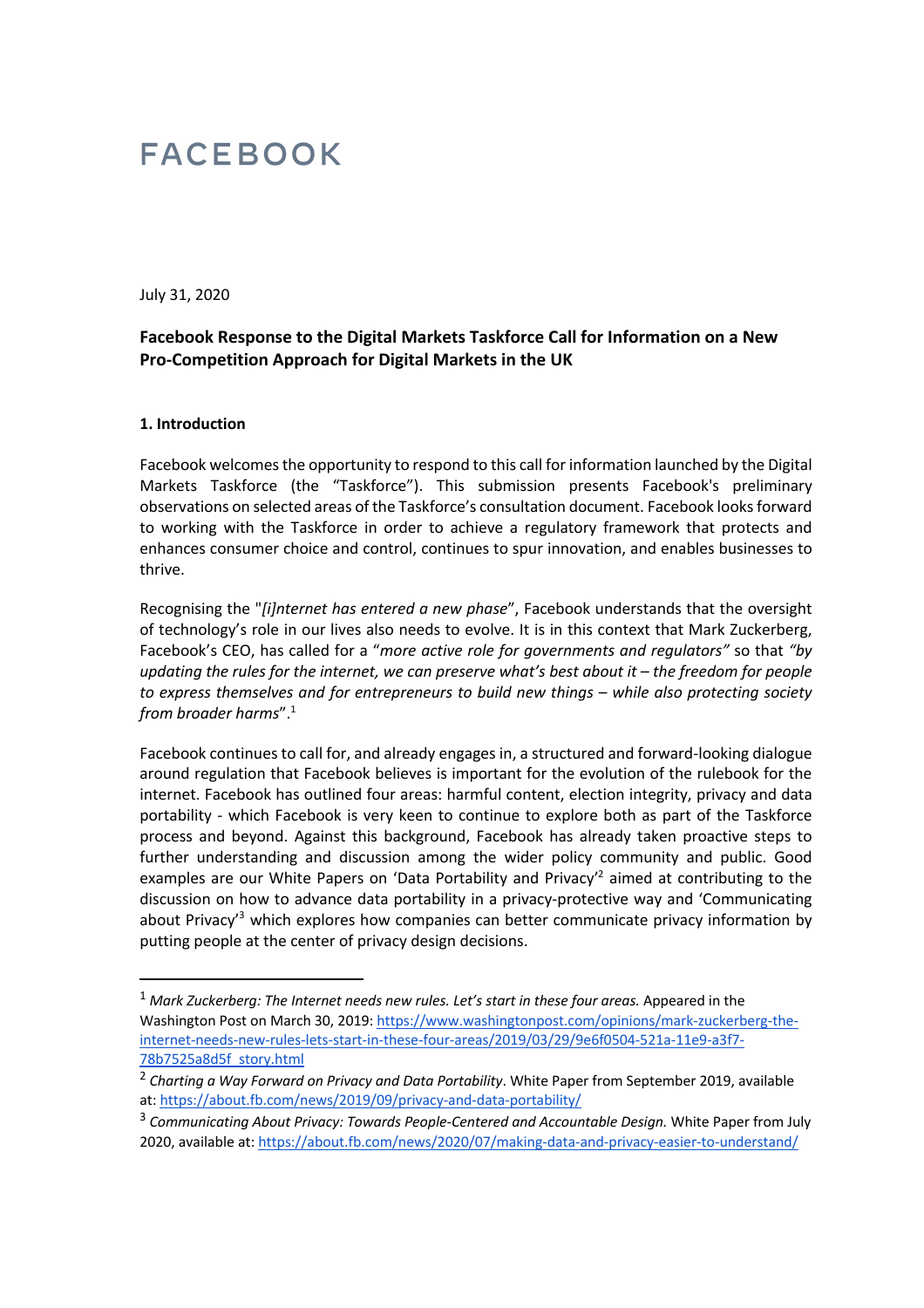Some of the policy options that are discussed in the UK and beyond would constitute a bold step as they would significantly rewrite the regulatory framework that online platforms are currently subject to. Facebook encourages the Taskforce to carefully weigh the potential trade-offs of intervention and ensure that the value created by Facebook is not destroyed, to the detriment of users and innovation. These trade-offs should be thoroughly assessed and understood in markets characterised by complex multi-sided interactions, strong synergies, high levels of innovation, and constant market entry, resulting in dynamic competition of a new kind. The call for information is a welcome opportunity to start a deeper discussion on the objectives of a new regulatory framework that is targeted, proportionate, and does not impede the high level of innovation not seen in arguably any other sector.

For Facebook, this contribution is the start of an ongoing conversation we look forward to having with the Taskforce and UK policymakers. As Facebook's own position will continue to develop, this response will touch on the following themes: Section 2 explains how Facebook services drive value for consumers, business partners, and the wider UK economy. Section 3 outlines how Facebook views the establishment of a potential Digital Markets Unit (DMU) as an opportunity to ensure that the development of a coherent and innovation-friendly approach to digital markets is fully informed, including with respect to prevailing assumptions on the sources of market power. Section 4 comments on what Facebook considers to be the key issues in the Taskforce's questionnaire while Section 5 shares Facebook's thoughts on some additional regulatory design elements.

# **2. Facebook Services Drive Value for Consumers, Businesses, Advertisers, and the wider UK Economy**

As the Taskforce assesses the need for a new set of regulatory oversight mechanisms for online platforms, Facebook urges the Taskforce not to lose sight of the significant benefits and economic efficiencies that these platforms, and Facebook specifically, bring to UK consumers and the wider economy.

# *2.1. Facebook's advertising services democratise advertising in the UK and contribute to the country's economy*

Even just a few years ago, effective advertising was simply not an option for large numbers of businesses in the UK, either because it was too expensive (for example, a commercial to air on prime-time TV) and/or too inefficient (for example a print advert which might only be relevant to a fraction of a publication's readers). Today, over 2 million UK businesses have a presence on Facebook and 375 million people around the world are connected to a UK business on Facebook. Facebook's services enable enterprises of all sizes, and small and medium enterprises (SMEs) in particular, to run affordable and efficient marketing campaigns across the UK and internationally to find new commercial opportunities, scale their business, and increase cross-border trade. Businesses can reach target audiences more efficiently and cost-effectively, allowing them to challenge and ultimately compete alongside much larger, more established businesses, including in more concentrated industries. A recent study, produced by Copenhagen Economics and commissioned by Facebook, analysing SMEs using Facebook apps and technologies in 15 countries across Europe, including the UK, noted that:

# **FACEBOOK**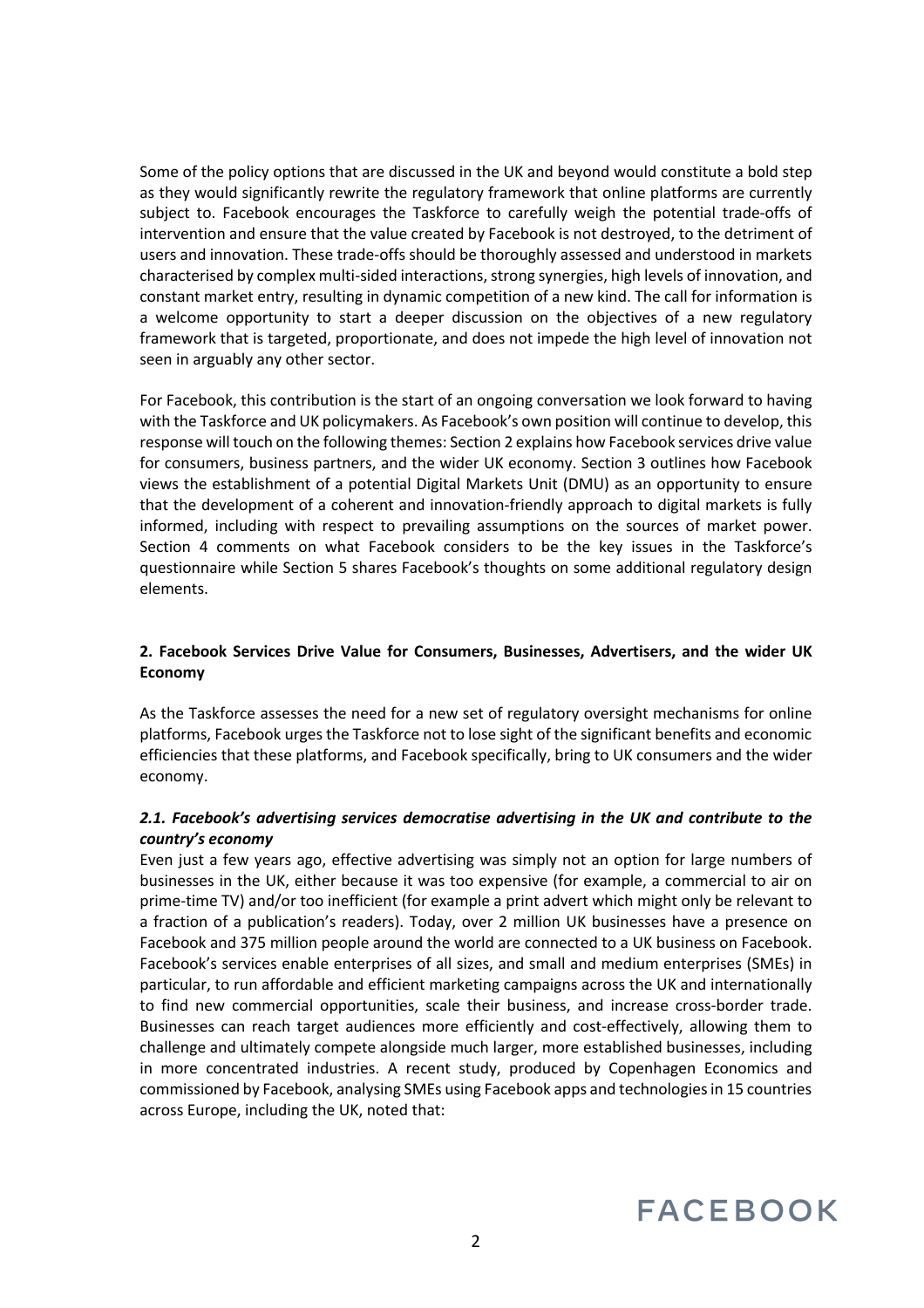- (a) 47% find the apps helpful to start a new business;
- (b) 59% report that the apps are important for growing their business;
- (c) 58% find the apps helpful in lowering their marketing costs; and
- (d) 55% consider them instrumental in entering new geographical markets.<sup>4</sup>

The study further notes that through its services, Facebook helped those businesses generate sales corresponding to an estimated EUR 208 billion in economic activity in 2019. These numbers reflect the value and quality of Facebook services for businesses across Europe, including in the UK.

Across the EU, including the UK, 25 million businesses, large and small, use Facebook services to generate sales - the vast majority relying on free-to-use tools to promote and grow their businesses. Where businesses spend on marketing, Facebook offers a suite of tools that enable them to measure their return on investment to ensure they are getting good value, and to adjust their marketing spend if not. This ability to measure effectiveness is key in today's context, where small gains in efficiency can help businesses and entrepreneurs to stay afloat during an economic downturn.

As the Taskforce assesses the scope of regulatory intervention it should do so seeking to preserve the value generated by Facebook services for businesses, particularly, as the UK enters a phase of economic recovery. Facebook knows from our close work with SMEs across the country that the COVID-19 crisis is existential for many SMEs. A new report by the Centre for Policy Studies (CPS) undertaken with Facebook's support has shown that over 60% of SMEs surveyed thought that without digital platforms it would have been harder for them to operate during COVID-19. $5$ Indeed, 52% of UK SMEs agree that their business is stronger today because of Facebook's suite of products and services.

In May 2020, as part of an ongoing collaboration between Facebook, the World Bank, and the Organisation for Economic Co-operation and Development (OECD),<sup>6</sup> Facebook surveyed SMEs in more than 50 countries and regions, to understand their experiences and need for support. The research demonstrated widespread effects of the pandemic on SMEs, particularly among consumer-focused sectors, female-led businesses, and micro-businesses. In 15 of the countries surveyed, more than one-half of businesses were making at least 25% of their sales online. This is important in the current climate as the survey also showed that 41% of operational SMEs on Facebook expect cash flow to be a challenge in the next few months. Facebook would like to continue contributing to businesses' ability to thrive by using our services. Any regulation introduced should seek to preserve and unlock further economic opportunity.

<sup>4</sup> Copenhagen Economics (2020). The Facebook Company - Empowering the European Business Ecosystem, available at: https://www.copenhageneconomics.com/publications/publication/empoweringthe-european-business-ecosystem

<sup>&</sup>lt;sup>5</sup> Center for Policy Studies (July 2020), Platforms for Growth: How new digital technologies can boost productivity in Britain's small businesses: https://www.cps.org.uk/files/reports/original/200706165436- CPSPLATFORMSFORGROWTH1.pdf

<sup>6</sup> Global State of Small Business Report (May 2020): https://dataforgood.fb.com/wpcontent/uploads/2020/07/GlobalStateofSmallBusinessReport.pdf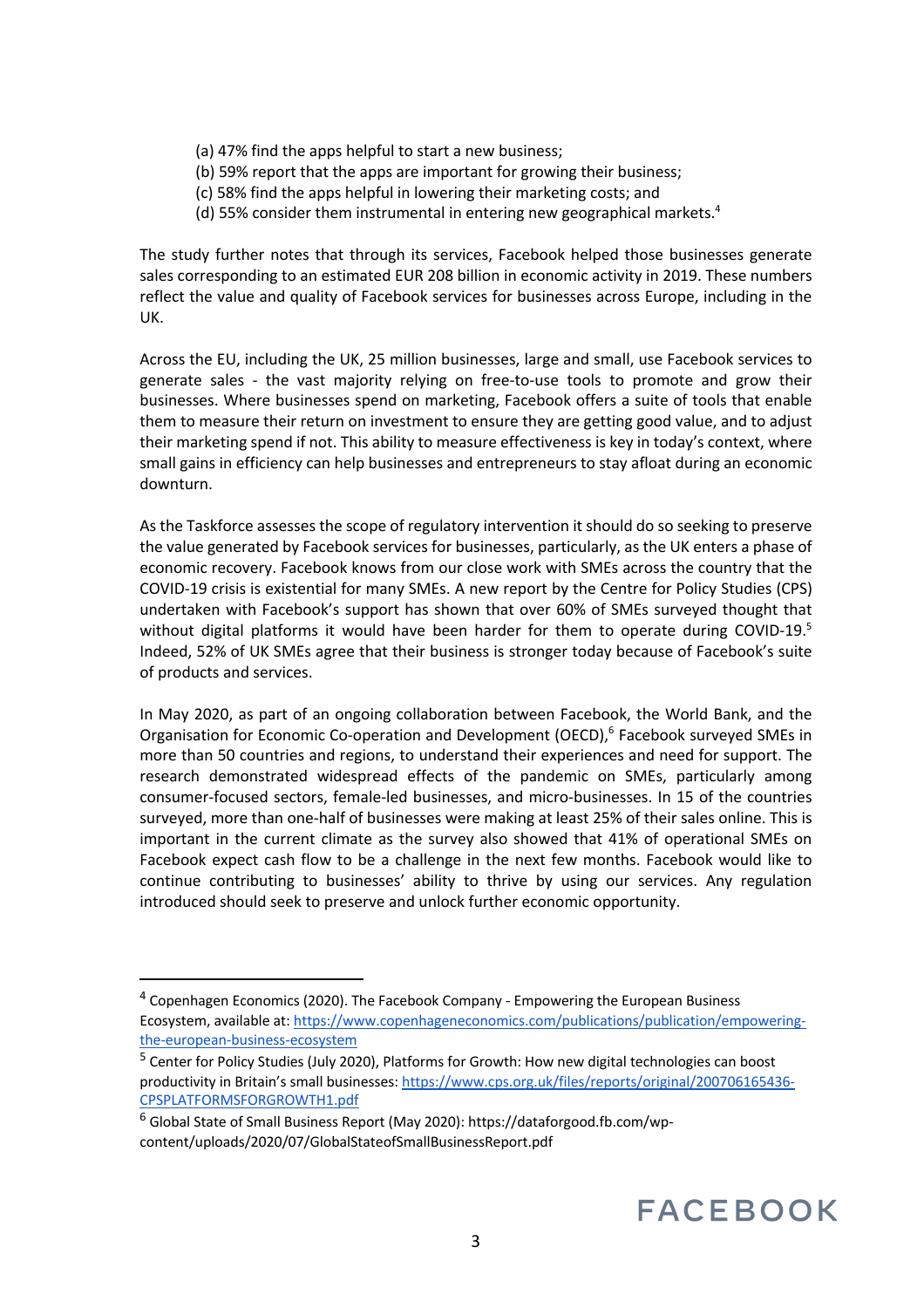# *2.2. UK consumers derive substantial benefits from Facebook's multi-sided business model because it creates value*

Facebook users in the UK, just like all other Facebook users across the globe, benefit from innovative, personalised services that are available at no cost. These services allow people to stay connected, share content, express opinions, and discover relevant content. Facebook strives to create a valuable positive experience for each user by ranking and prioritising the content a user sees every time they use Facebook. Through design and product features Facebook ensures users get optimal value from engaging with each other on Facebook. These include:

- (a) Audience control tools that help users decide who can discover them, reach them, or be recipient of a large variety of meaningful interactions;
- (b) User focused personalisation from responsible data collection, which allows Facebook to provide each user with an individualized experience; and
- (c) Opportunities for meaningful experience and active engagement that eliminate passive low value interactions.

Importantly, Facebook responds quickly and organically to the heterogeneous needs of its users, and this capability to innovate on observed user behaviour is key to increase value to users.

This personalised user experience stands at the heart of Facebook's value proposition. Facebook's News Feed is a good example of a tailored user experience which is valued by consumers as it prioritises content in accordance with what each individual user is likely to find most relevant. This applies to both organic and sponsored content. To provide its services at no cost to users, Facebook relies on advertising revenue. In tune with its core value proposition, Facebook does not view advertising as an "add-on" to its services, but as part of the overall aim to serve users the most relevant content. The revenues derived from relevant ads enable Facebook to constantly improve its services to ensure meaningful interactions, active engagement, and the development of new features that respond to users' needs. Moreover, this revenue is also used to keep Facebook services safe for users across the globe.

# *2.3. Facebook is a rich ecosystem of interdependent stakeholders that all benefit from the platform*

Facebook brings together individual users, businesses, organisations, and developers to produce a rich ecosystem that delivers ever more innovative ways to connect and engage. Facebook strives to provide an environment that delivers value to users and partners and keeps up with innovation. As the Taskforce assesses the details of a new regulatory framework for digital businesses, it will be important to avoid recommendations that could degrade or reduce the platform's ability to deliver individual and business user value and to explicitly consider their direct and indirect impact on user experience. Ecosystems, such as the ones Facebook has built around its various services, should be recognised as a *source of value* due to their supply and demand side efficiencies as well as their capacity to exert quality control. Businesses should retain their ability to adopt efficient business models which are the driver for platform ecosystem innovation. These dynamics ultimately drive competition in the market to the benefit of UK consumers. New regulatory solutions should be careful not to undermine the benefits that flow from the many efficiencies created by online platforms on all sides of their multi-sided business model.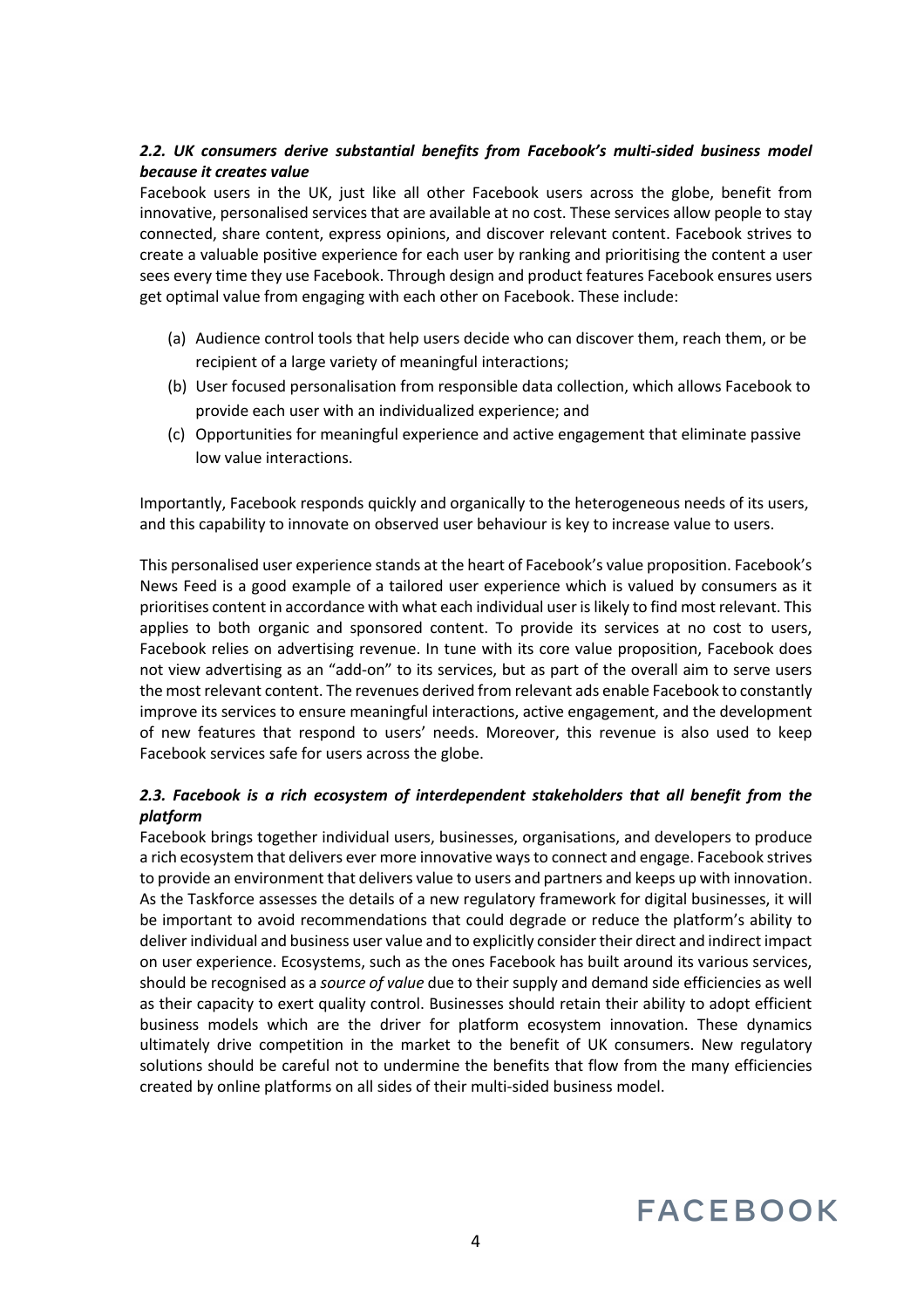## **3. The Digital Markets Unit - An Opportunity for Greater Nuance**

While Facebook understands the logic behind the Furman recommendations<sup>7</sup> and the political demands for speedier intervention, the potential introduction of a new regulatory framework that limits online platforms' commercial freedom and gives wide-ranging discretionary enforcement powers to a dedicated regulator would be a significant step. Before laying out preliminary thoughts on the consultation's regulatory design questions, Facebook would like to highlight certain aspects of digital markets that merit greater consideration.

Facebook views the establishment of a potential Digital Markets Unit (DMU) as an opportunity to deepen understanding and expertise, especially around dynamics that are notoriously discounted in public debate. Facebook would also like to point to certain misleading assumptions and fallacies that often come up in regulatory debates. These could also be considered by a potential DMU so any intervention is based on actual evidence and an analysis of trade-offs.

Facebook observes that many policy recommendations seem to be based on broad assumptions that suggest that large online platforms are entrenched, are a blocker to innovation, and can no longer be challenged by newcomers. After having operated for 16 years in the digital space, Facebook's experiences are certainly very different. It is against this background that Facebook would like to point the Taskforce to the following observations.

## *3.1. Innovative products are the driver for competition*

Facebook operates in an environment that is rapidly evolving, dynamic, and highly innovative, in which established digital platforms, new entrants, and increasingly traditional market players, compete vigorously. The ability to offer products and services that attract users is the key driver of competition. Competition on the user side is based on providing the most enjoyable, useful, and meaningful experience. This is often spurred by an innovative idea that is differentiated from existing offerings. There are no barriers to developing new ideas.

This is borne out by the many examples of successful new entrants over the last few years that have been able to enter digital markets by developing an attractive offering to meet or create new user demand. TikTok is a good example in the social media space while online video conferencing service Zoom offers valuable lessons in how fast a company can expand even in markets with many established players. By way of example, the most recent Ofcom *Online Nation* report states that:

"*some of the fastest-growing services during the coronavirus crisis are not owned by Google, Apple, Facebook, Amazon and Microsoft [...]. TikTok [...] increased its reach among adults in the UK from 5.4 million to 12.9 million between January and April 2020, while Houseparty, owned by Epic Games, increased from 175,000 to 4 million. Zoom [...] reached 13 million adult internet users in April 2020, up from 659,000 in January 2020.*"<sup>8</sup>

<sup>7</sup> Report of the Digital Competition Expert Panel. (2019). *Unlocking digital competition*, available at: https://assets.publishing.service.gov.uk/government/uploads/system/uploads/attachment\_data/file/785 547/unlocking digital competition furman review web.pdf

<sup>8</sup> Ofcom *Online Nation - 2020 Summary report*, p. 6. Available at: https://www.ofcom.org.uk/\_\_data/assets/pdf\_file/0028/196408/online-nation-2020-summary.pdf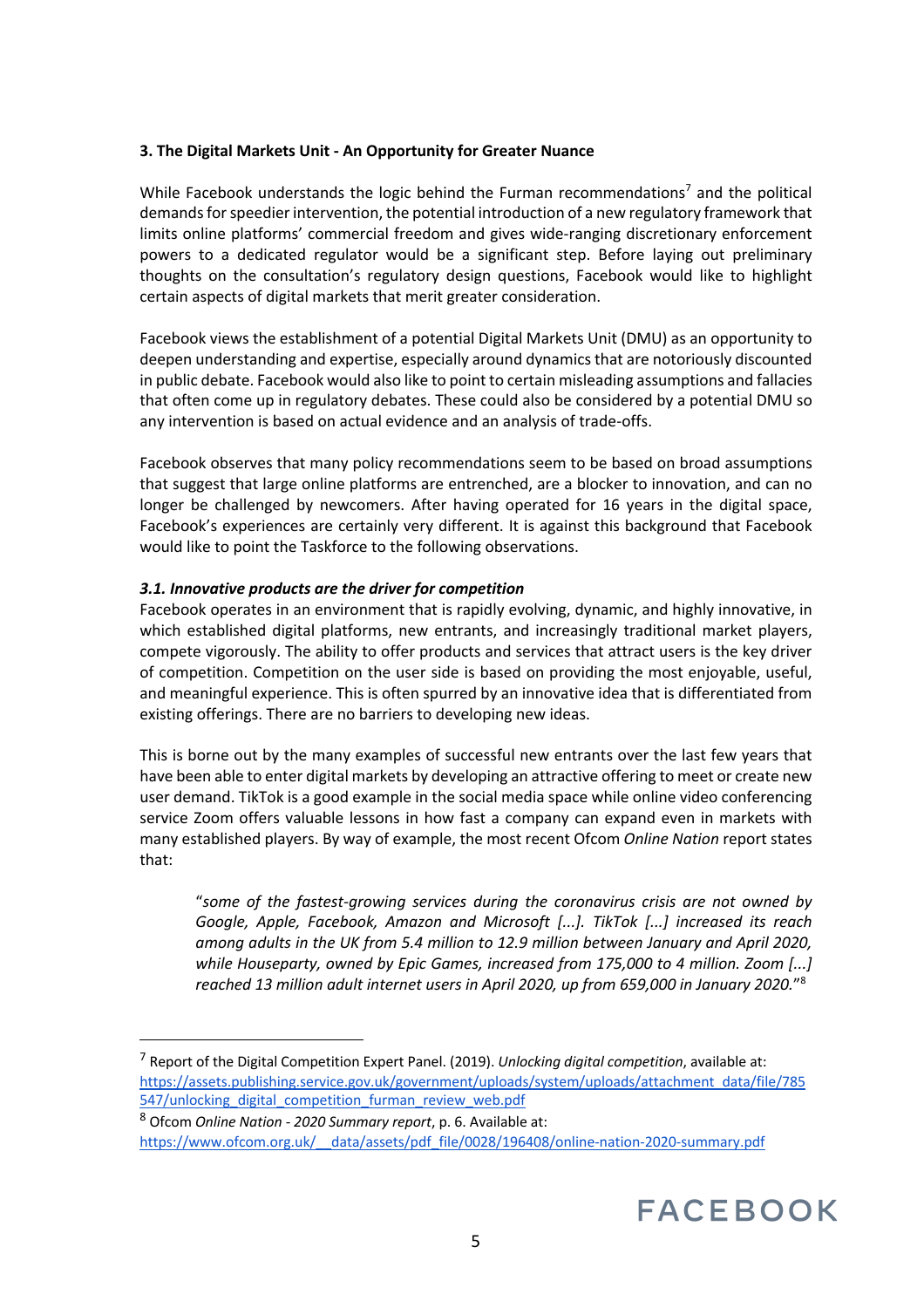In other words, within the first *four months* of this year TikTok more than doubled its reach among adults in the UK, while the reach of Houseparty and Zoom increased almost 23- and 20-fold respectively.

### *3.2. Certain assumptions around sources of economic power require greater nuance*

Facebook observes that policy recommendations are often based on assumptions around sources of economic power that require greater nuance. Without going into greater detail in this submission, below is a list of certain assumptions Facebook believes requires more in-depth analysis which a specialist regulator could be well-placed to undertake:

- (a) *Data accumulation gives an insurmountable competitive advantage.* The history of online services has shown that holding data is not necessary for success since many digital platforms have been able to grow without access to large amounts of data, including Facebook itself. Often these platforms have experienced rapid growth against more established players with greater initial user bases and large amounts of data. Conversely, the mere accumulation of data by itself does not guarantee continued success. There are countless examples of companies that were able to amass large amounts of data but that ultimately failed or were surpassed by challengers who quite simply offered a better, more innovative user experience.<sup>9</sup> Facebook believes that more attention should be paid to the processes of turning data into information of economic value. After all, it is the ability to derive meaningful insights from data that generates economic value.
- (b) *Network effects shield companies from competition*. The current rationale for strong regulation in the area of digital platforms relies on the view that, once successful, platforms are entrenched thanks to barriers to entry brought about by network effects. The notion that new market entrants cannot compete with services that enjoy a large user base does not reflect reality. In practice, network effects can be local, specialised and divided into sub or micro-networks within a larger user base. There are also different types of network topologies designed to fit diverse business models which can affect the ability of a new entrant to build up scale.<sup>10</sup> The success of Facebook's platform is also due to a careful management of its network effects that include providing audience control tools to its users. Efficiencies enabled by network effects are seldom given the necessary attention in the regulatory debate while the negative impact of network effects on entry are constantly asserted despite contrary evidence including multihoming and the presence of diversified services. The reality in the digital space is that users can generally multi-home (there are low switching costs), particularly in the presence of free services,

<sup>&</sup>lt;sup>9</sup> See also See Anja Lambrecht & Catherine Tucker, Can Big Data Protect a Firm from Competition?, December 2015, available at: https://papers.ssrn.com/sol3/papers.cfm?abstract\_id=2705530

<sup>10</sup> See, for example, Zhu Feng, Iansiti Marco (2019). *Why some platforms thrive and others don't*. Harvard Business Review. Here the authors identify five characteristics that enable networks to thrive: (1) the strength of network effects which can change over time; (2) network clustering (the structure of the network); (3) Risk of disintermediation (i.e. users take their interaction offline once they connect through the network); (4) multi-homing; (5) network bridging (ability to connect various networks).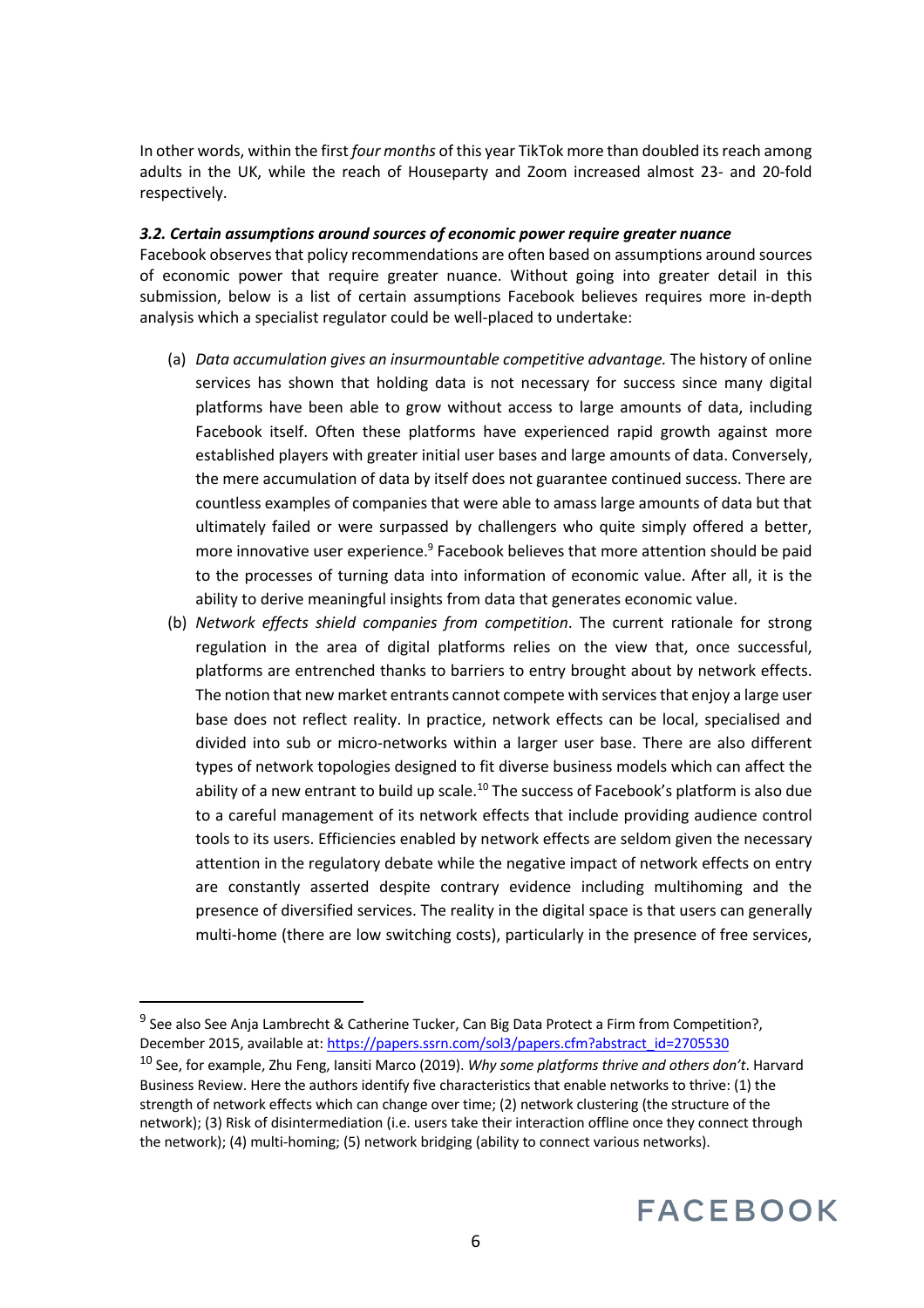and that new entrants such as TikTok or Zoom can compete with established networks and gain enough critical mass to find a place in the market based on their service offering.

- (c) *A large user base is evidence of strong direct and indirect network effects.* Having a large number of users does not immediately mean that a service benefits from strong direct or indirect network effects. Such an assertion confuses network effects with mere scale. In many instances it just means that consumers like the user experience. A platform that has millions of users may capture only a small fraction of addressable demand as it is one of many the services consumers use. Conversely, a platform that has a relatively small user base in absolute terms may capture a high share of addressable demand.
- (d) *Online service markets are characterized by high 'tipping' risks.* There are very few markets where the relationship between service quality and scale is such that there might be a real risk of tipping. Typically, several services coexist and compete with differentiated offerings and user experiences. In addition, consumers can and do multi-home across apps. That is especially true in social media services where a variety of companies successfully coexist because they were able to capture usage around differentiated products.

Facebook would like to stress that the list above is in no way intended to suggest that these issues *never* play a role for the competitive assessment, but that they do not lend themselves easily for broad conclusions across a steadily growing variety of online platforms.

#### *3.3. Companies should not be penalised for success achieved via competition on the merits*

Any future regulatory framework should make sure that any intervention is based on a comprehensive analysis of all relevant market factors. Facebook submits that its success is not a foregone conclusion because of its size or previous success. Facebook invests considerable resources to keep its products attractive, innovative, and safe. At Facebook, enormous efforts are made to: keep users engaged; provide them with more granular control tools; ensure the interface is uncluttered, easy to navigate and that there is high value content relevant to the user; observe and detect new usages of the platform to build innovative products and features to support it. These investments are in and of themselves indicative of Facebook's ongoing need to stay relevant to compete with new entrants. It is also evidence of a dynamic market where a new and more efficient player can disrupt existing competitive dynamics.

In addition, Facebook believes that in making use of its future powers, the DMU should pay close attention to the following factors:

- (a) Low barriers to entry and expansion in digital services;
- (b) The prevalence of extensive multi-homing by consumers across online services;
- (c) The positioning and activities of companies at the different online service layers. The competitive dynamics for companies operating at the applications and services layer are naturally very different from those operating more upstream and it may be prudent to assess where the persistent bottlenecks in the market are; and
- (d) Technological advancements such as cloud-based storage and analytical tools (which has basically given firms of *all* sizes access to powerful and inexpensive technological resources).

# **FACEBOOK**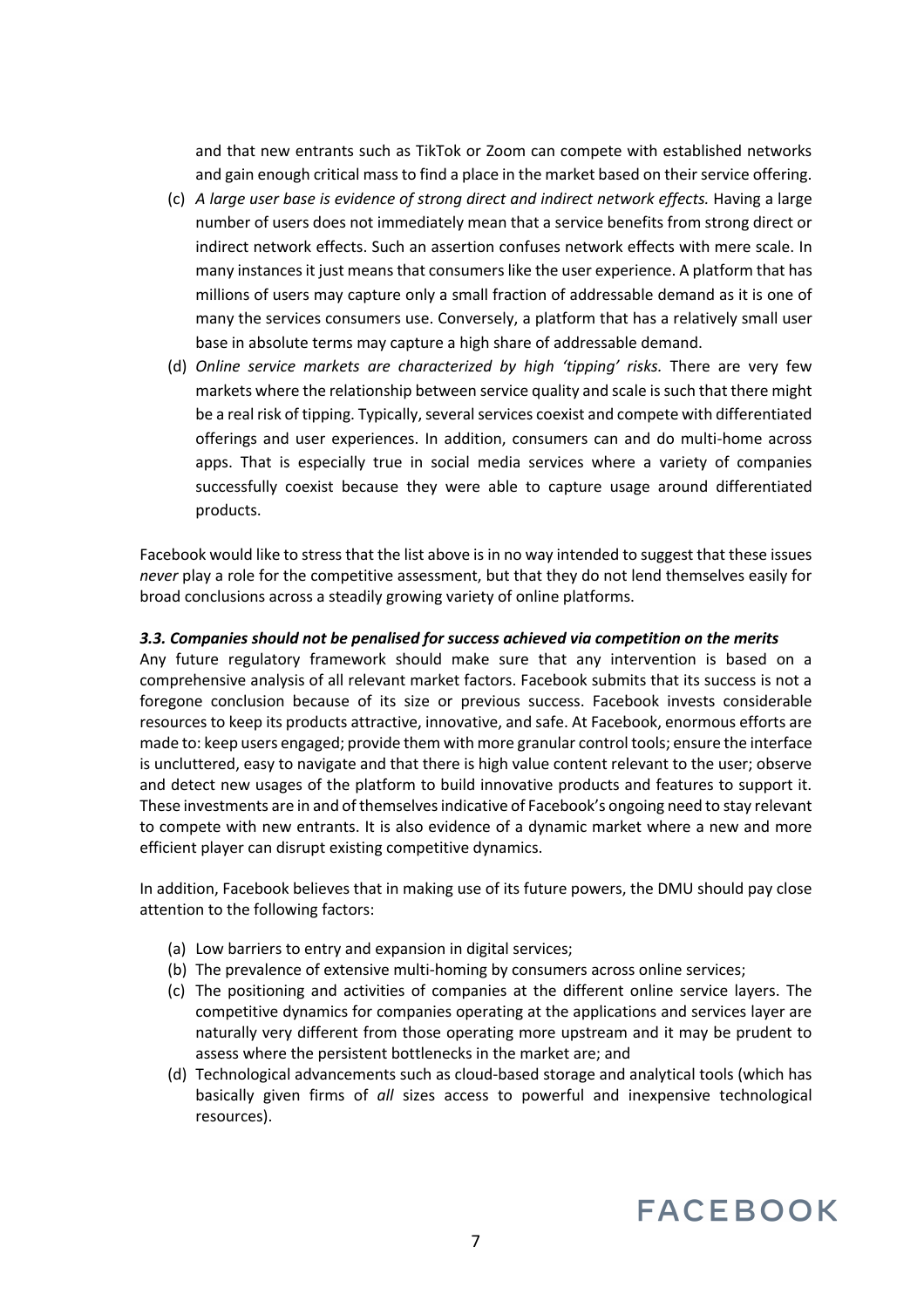### **4. A New Regulatory Framework for Digital Markets - Preliminary Comments**

Facebook welcomes the opportunity to respond to some of the regulatory design questions the Taskforce is currently consulting on. As a starting point, Facebook believes that a flexible and proportionate approach to digital market regulation through a Code of Conduct (the "Code") could add value - especially with respect to increasing trust and transparency in commercial relationships. Thus, Facebook is supportive of a Code that seeks to enhance transparency and predictability in the whole marketplace, while making sure that the commercial freedom of companies subject to the Code is not unduly curtailed. Ultimately, a sufficient level of commercial freedom is what incentivises firms to innovate and provide competitive services to consumers.

In tune with the above, Facebook would like to raise two broader points before responding to some of the consultation's questions in greater detail. First, the Taskforce should give careful consideration to the balance between 'symmetric' and 'asymmetric' regulatory obligations. Facebook understands that the SMS designation as such would imply that the discussion is solely about asymmetric forms of regulation, but it is not clear why only SMS companies should be subject to trust, transparency and consumer empowerment obligations, all of which would benefit from horizontal applicability. It seems that measures aimed at enhancing trust and transparency in the market, including among consumers, would benefit from horizontal applicability. It is noteworthy that this is precisely the logic of the platform to business (P2B) Regulation and its transparency obligations that apply to all intermediation services, independently of company size or potential market power.<sup>11</sup>

Second, asymmetrical forms of regulation allowing a regulator to impose far-reaching remedies on a company, such as under the European electronic communications framework, are based on existing competition law concepts. Such regulation obliges the regulator to establish dominance on a relevant market before imposing company-specific regulatory obligations. This ensures a proportionate regulatory approach where far-reaching remedies are not applicable to companies that do not have market power.

As the Taskforce considers some of these complex issues of regulatory design that could involve important trade-offs, Facebook looks forward to continuing the dialogue beyond this submission.

#### *4.1. Scope of a new approach*

# *4.1.1. Designating SMS should be led by competition policy principles*

Because the SMS designation could ultimately allow the DMU to impose very intrusive regulatory obligations on a single company, it is sensible to closely align the SMS designation with competition policy principles. Accordingly, SMS should be designated on a case-by-case basis and should be *both* market and company specific. This would be in line with other regulatory frameworks where clearly identified markets and market power, rather than broad rulemaking as such, are the intellectual foundation for asymmetrical regulatory intervention.

 $11$  Regulation (EU) 2019/1150 on promoting fairness and transparency for business users of online intermediation services, OJ L 186/57.

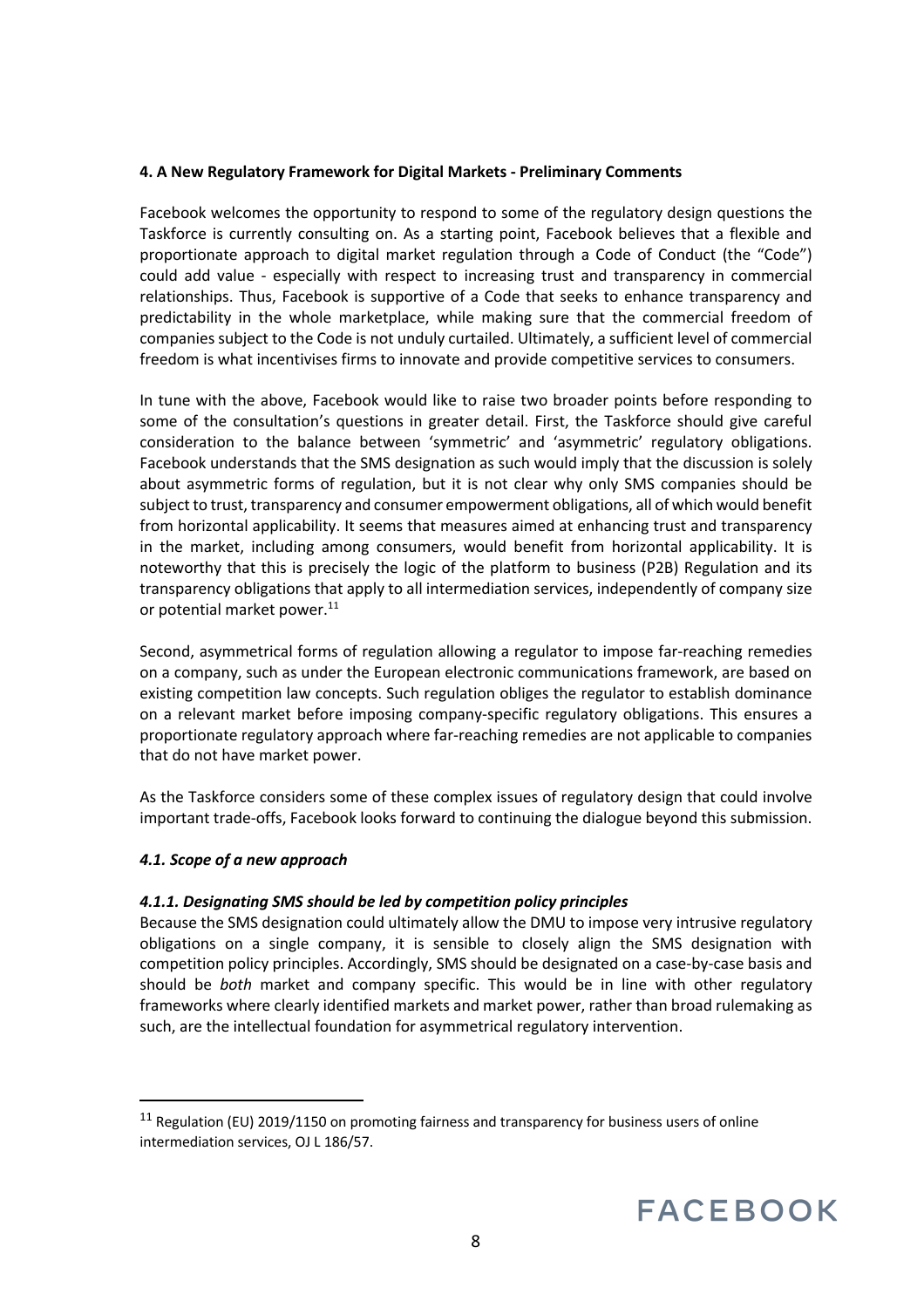For example, the telecoms regulatory framework is based on evidence-based economic assessments as opposed to more subjective criteria that could allow for considerable discretion in applying the designation to companies. Under the telecoms rules the regulator must first clearly define the markets which merit ex ante regulation under the so-called 'three criteria test' and then determine whether a given operator has 'significant market power' (SMP) on a relevant market. Only after those determinations is the regulator able to impose remedies on the SMP operator. There are a variety of good reasons for this approach, including the ability to address structural competition problems in a targeted and proportionate manner and ensuring that regulatory intervention does not go beyond what is necessary to promote consumer welfare.

#### *4.1.2. SMS designation should not apply to the whole corporate group*

In tune with the above, an SMS designation that applies to the whole corporate group would constitute a significant departure from existing frameworks that impose obligations on single companies *in a relevant market*. Facebook believes that it would be disproportionate and out of line with regulatory best practice to effectively extend the SMS designation, and therefore any asymmetric regulatory obligations, to markets in which the regulated company does not have market power. It is often the case that a company with market power in one market is a small, disruptive new entrant in another market. It is not clear why that new entrant in another market should be subject to the full substantive provisions of the Code based on the mere assumption that market power could be leveraged into this market. Facebook believes that competition may not be served by increasing the regulatory burden, and thus barriers to entry, for a new entrant that brings greater competitive pressure into a given market.

#### *4.1.3. Adjusting the scope to various regulatory obligations merits further thought*

The CMA market study into Online Platforms and Digital Advertising (the "CMA final report") laid out a very wide spectrum of regulatory obligations/remedies that would be enforced via two instruments: a Code and "pro-competitive interventions".<sup>12</sup> Facebook submits that empowering a DMU to impose such a broad set of remedies on a narrow set of companies may require a more nuanced approach. For example, and as explained above, the pro-competitive interventions suggested in the CMA final report are drastic measures that should only be enforced against companies found to have dominance in a given market. The CMA final report explicitly states that these pro-competitive measures should be designed to address sources of market power. Logically, that market power should first be proven through a test prescribed by competition law that has served markets well for decades.

Conversely, the CMA final report also mentions regulatory obligations that are intended to enhance overall transparency and trust among market participants. Facebook submits that some of these measures could benefit from a broader applicability, not tied to a finding of dominance *and* potentially not even tied to a SMS designation aimed to apply to a set of 'bigger' companies. Facebook believes that adjusting the scope of the new regulatory approach to the nature of the various regulatory obligations and remedies that are being discussed merits further consideration.

<sup>&</sup>lt;sup>12</sup> CMA (2020). Online platforms and digital advertising. Market study final report, 1 July 2020, see p. 349 ff, available at:

https://assets.publishing.service.gov.uk/media/5efc57ed3a6f4023d242ed56/Final\_report\_1\_July\_2020\_.p df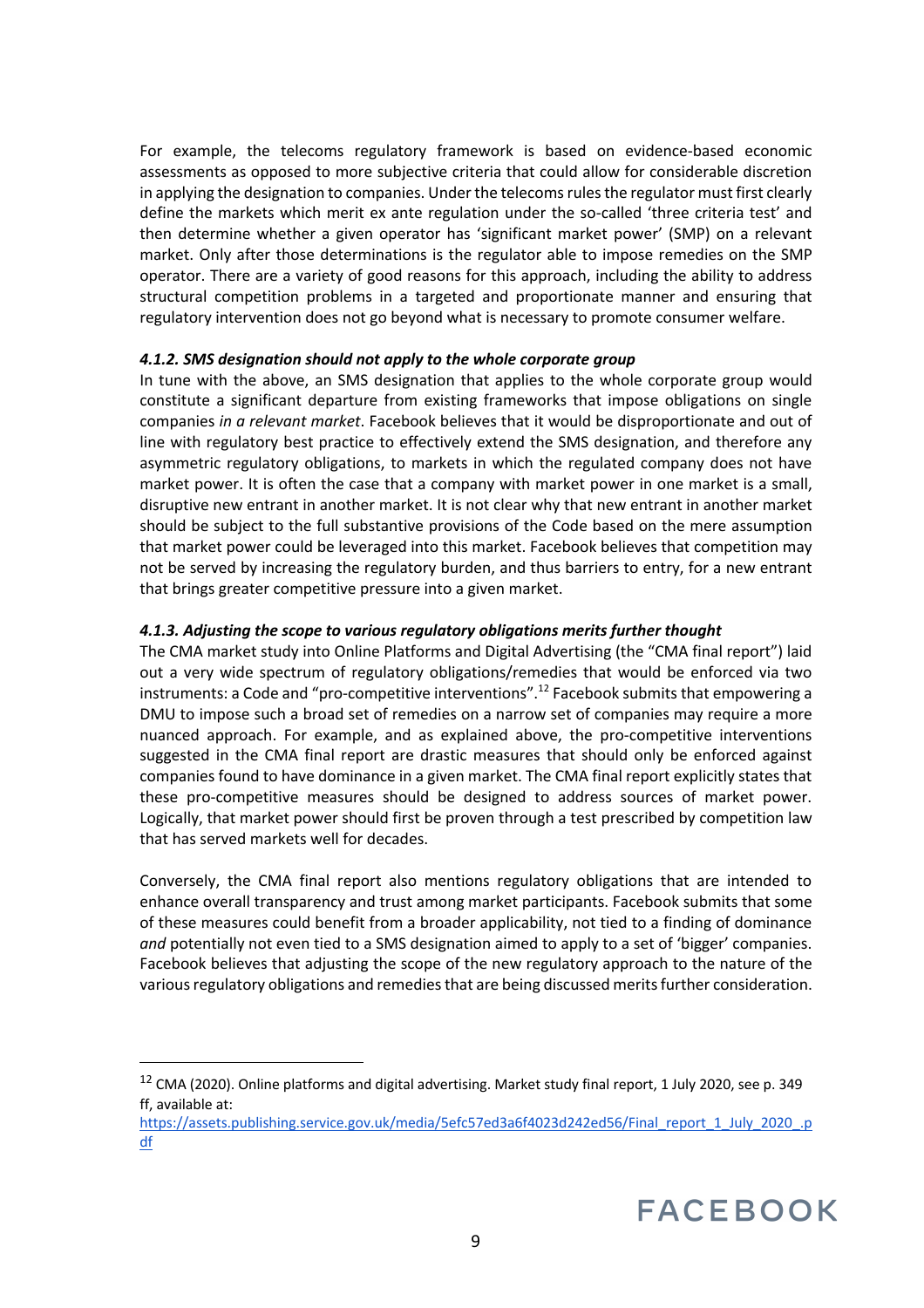## *4.2. Remedies for addressing harm*

### *4.2.1. The Code should not include a blanket list of prohibited conduct*

The CMA's final report indicates that within each high-level objective, 'principles' could be laid out "providing greater specificity as to the behaviour allowed or prevented by the Code."<sup>13</sup> Given the far-reaching nature of prohibiting commercial conduct, careful thought will need to be given to what practices merit prohibition. Determining whether a given practice is consumer-welfare enhancing and pro-competitive or whether it can result in harm to the competitive process to the detriment of users will require a very careful analysis. The experiences gathered during decades of competition law enforcement in the UK and more broadly in the EU could be instructive. As a general observation, competition enforcement has demonstrated how important it is to consider a given practice in its proper economic and legal context. With the exception of certain practices that fall foul of competition rules by their very nature (so-called 'by object' restrictions), competition authorities usually consider whether a given practice is, on balance, anti-competitive after having considered the overall economic context.<sup>14</sup> After all, no business conduct exists in a vacuum.

A list of pre-determined prohibitions would not allow the same level of flexibility in an environment that is characterised by innovation and business model evolution. The user welfare and innovation costs could be substantial if a list of banned practices would effectively prohibit pro-competitive behaviour that leads to, for example, new products and services. 'Selfpreferencing', referred to in the CMA final report, is a good example of conduct that does not lend itself to easy judgment because its effects on competition are context-dependent. A case-specific assessment is needed. That is why academic expert reports such as 'Competition Policy for the Digital Era' prepared for European Commission Executive Vice-President Vestager explicitly state that EU competition law "does not impose a general prohibition on self-preferencing" because it is subject to an effects test.<sup>15</sup>

Competition law teaches us valuable lessons in regulatory rigour which Facebook hopes will be taken into account in the Taskforce's ongoing work. The imposition of a rigid regulatory framework that bans prescribed commercial conduct is likely to capture pro-competitive practices as well, which would undermine the very objectives of such a framework.

#### *4.2.2. Facebook supports efforts to increase transparency and trust*

As stated above, Facebook supports the aim of achieving a more trustworthy environment through increasing trust and transparency with respect to both consumers and business users. In fact, Facebook has developed a wide variety of tools to offer consumers greater control over how their data is used, and also empowers advertisers with tools and information so that they can

<sup>15</sup> Expert report *Competition policy for the digital era* prepared for Commissioner Vestager, (April 2019, p. 7). Available at: https://ec.europa.eu/competition/publications/reports/kd0419345enn.pdf



 $13$  Ibid., p. 339.

<sup>&</sup>lt;sup>14</sup> European Courts have stressed the need to take into account the legal and economic context of a given practice in a variety of cases: see, e.g., Judgments of the Court of Justice of 6 September 2017 in Case C-413/14 P, *Intel*, p. 139, and of 6 October 2015 in Case C-23/14 *Post Danmark A/S v Konkurrencerådet*, (*Post Danmark II*), p. 30-32.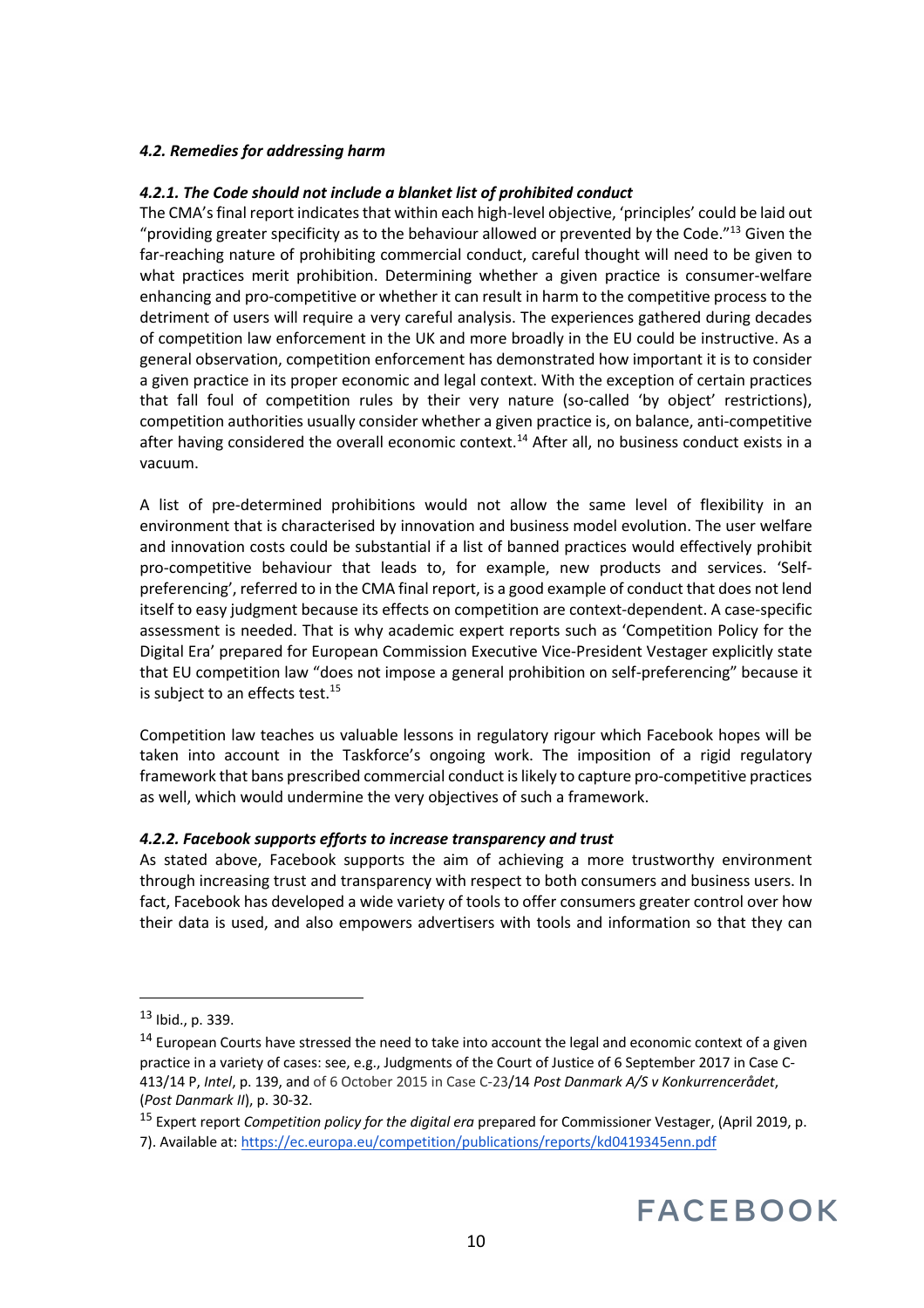make well-informed decisions on whether, and how much, to advertise on Facebook.<sup>16</sup> For example, the Download Your Information (DYI) tool allows users to request to download a single data file in HTML or JSON format, which can then be uploaded to a new provider. Facebook's new data portability tool based on the Data Transfer Project enables users to transfer all of their photos or videos to a new provider in a one-off transfer. The transfer can be repeated at the user's initiation.

Facebook believes that there is merit in discussing how transparency in business-to-business relationships can be further enhanced by building on the principles of the already applicable P2B Regulation. Likewise, Facebook supports initiatives that aim to ensure that platforms are designed in a clear and fair way towards consumers. Such initiatives must, however, complement the existing transparency and information obligations placed on companies by other legislation, including the GDPR, which governs the processing of personal data in the EU as *lex specialis* to other European and national laws. Finally, there is a case for provisions aimed at enhancing transparency, trust, and consumer empowerment to apply horizontally to improve digital markets more broadly.

## *4.2.3. Addressing sources of economic power requires a very careful approach*

The CMA's final report calls for the DMU to be granted powers to introduce 'pro-competitive interventions' to tackle sources of market power and increase competition. These interventions could take the form of "data-related" and/or "consumer choice" remedies. Some of these remedies are intrusive and would potentially involve important trade-offs between policy goals. Third-party access to data or even certain interoperability obligations, for example, may raise issues of data protection. At the bare minimum, these sort of remedies will require a careful analysis of their assumed pro-competitive impact vs. their potential harm in terms of service quality, privacy, service integrity, and innovation. This analysis is even more important in light of the disputed assumptions underpinning the various sources of economic power as highlighted in Section 3.2.

In light of the above, Facebook believes that equipping a new and untested regulatory authority with such wide-ranging powers that would only be enforced against a limited number of SMS companies operating in digital markets is inappropriate. Furthermore, Facebook observes that the CMA already possesses the powers to impose far-reaching remedies as part of its competition enforcement toolkit, including different forms of separation.

# *4.2.4. There is no case for a separate and stricter merger control regime for SMS companies*

Facebook does not believe that there is a convincing case for revising the UK's jurisdictional thresholds or substantive assessment test in order to examine transactions involving firms deemed to hold SMS. As regards jurisdiction, the Taskforce will be aware that the vast majority of the ca. 150 merger control regimes around the world have adopted "bright line", revenue-based, asset-based or transaction-size based thresholds. The International Competition Network has observed:

<sup>16</sup> For a comprehensive list of Facebook's market-leading consumer control tools, please see Facebook's response to the CMA's market study interim report, p. 18 ff., available at: https://assets.publishing.service.gov.uk/media/5e8c827ae90e070774c61fdb/Facebook response to inte rim\_report\_with\_cover\_letter.pdf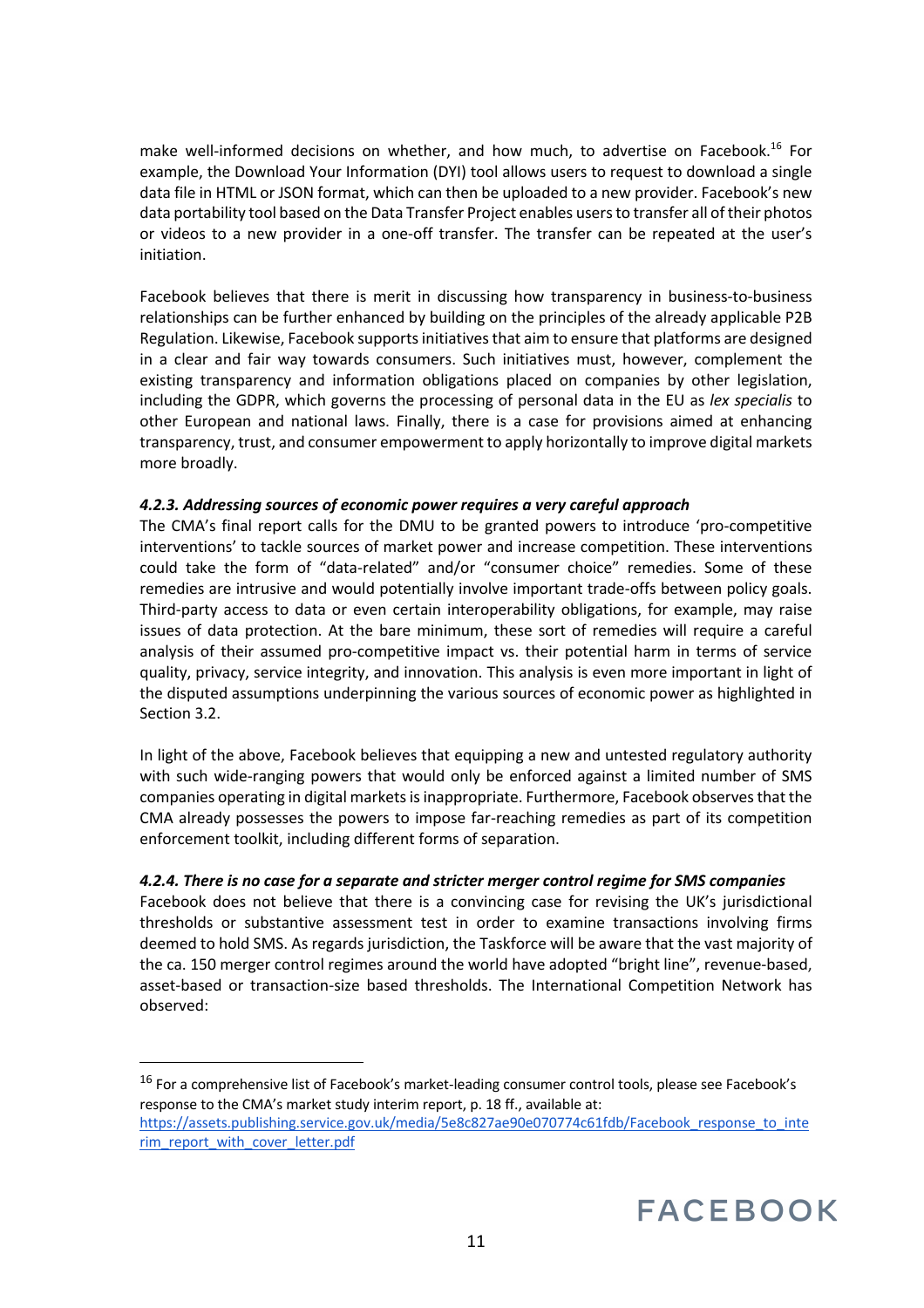"*Notification thresholds should be clear and understandable […] the business community, competition authorities, and the efficient operation of capital markets are best served by clear, understandable, and easily administrable "bright-line" tests.*"<sup>17</sup>

The ICN has encouraged the use of objectively quantifiable criteria for merger notification thresholds, noting that:

"*Market share-based tests [that] are inherently subjective and fact-intensive may be appropriate for later stages of the merger control process [...] but such tests are not appropriate for use in making the initial determination as to whether a transaction requires notification*".<sup>18</sup>

Conversely, the UK Enterprise Act 2002 provides for a more ambiguous "share of supply" threshold test. Moreover, in applying this test, the CMA is not bound to follow established antitrust market definitions, but may instead identify jurisdiction on the basis of a looser "reasonable" description of relevant goods or services. The CMA therefore already benefits from considerably greater discretion than peer competition authorities to examine acquisitions by firms of all types, including those deemed to have SMS.

Moreover, the CMA has applied this flexible test in an ambitious, expansive manner in order to review transactions with no clear nexus to the supply of goods or services in the UK. By way of example, in *Roche/Spark*, the CMA asserted jurisdiction over the acquisition of a target business with only tangential connections to the UK, on the premise that the target business's global gene therapy R&D might ultimately, at an undetermined point in the future, result in the commercial supply of products in the UK. In *Sabre/Farelogix*, the CMA asserted jurisdiction over the acquisition of a target business that did not supply directly any services to UK customers. Facebook notes that the CMA's jurisdictional decision in *Sabre/Farelogix* is currently being challenged before the Competition Appeals Tribunal.

Similarly, Facebook sees no sound basis for applying a different substantive test with respect to acquisitions by firms deemed to have SMS. The CMA has explained that its principal challenge in assessing mergers in digital markets (which may include firms deemed to have SMS) is how to predict, with a reasonable degree of certainty, the future development paths of digital markets. As the CMA has acknowledged, "*this may make it difficult to test dynamic theories of harm and as a result risk SLC decisions being wrong if dynamic effects […] are under- or over-estimated.*"<sup>19</sup> However, these difficulties suggest that the CMA should work with peer authorities and firms to refine the authorities' existing economic and evidentiary frameworks, including through more effective data analytics. As the CMA has acknowledged, there is as great a risk of overenforcement as of under-enforcement in such circumstances, with over-enforcement potentially

<sup>17</sup> ICN Recommended Practices for Merger Notification and Review Procedures, p. 5, available at: https://www.internationalcompetitionnetwork.org/wpcontent/uploads/2018/09/MWG\_NPRecPractices2018.pdf

 $18$  Ibid., p. 6.

<sup>&</sup>lt;sup>19</sup> CMA Response to the European Commission's call for contributions on 'Shaping competition policy in the era of digitisation, p. 8, available at:

https://ec.europa.eu/competition/information/digitisation\_2018/contributions/competition\_and\_market s authority cma.pdf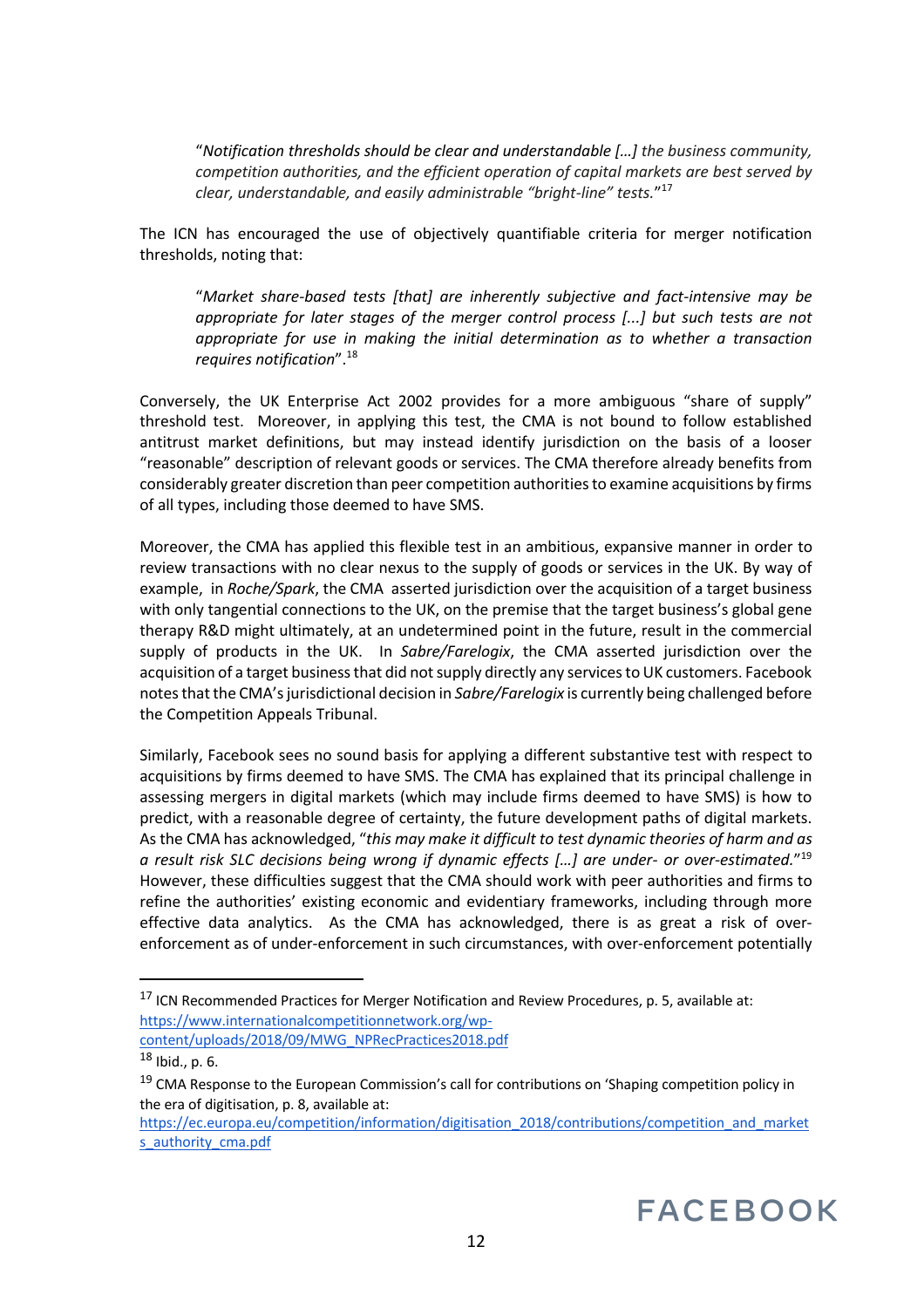having the unintended consequence of actually stifling innovation. Such difficulties therefore do not support a general lowering of existing evidentiary standards.

## **5. Procedure and Structure of a New Pro-competition Approach - Additional Thoughts on Regulatory Design**

As policymakers in the UK and across the globe are thinking through policy initiatives that may target only a handful of companies, considerable efforts will be needed to ensure regulatory frameworks are workable, effective, serve well-defined goals, and do not go beyond what is necessary.

Any regulatory initiative should strive to protect user value and innovation. This implies ensuring the protection of users' privacy and the integrity of their personal data; protecting the integrity and safety of users on the platform; avoiding undermining the viability of successful businesses and the ability of new entrants to secure investment; and ensuring innovation on platforms and surrounding ecosystems is not curtailed.

With respect to more detailed regulatory design issues, in addition to the ones already outlined in this response, Facebook would like to raise some preliminary issues that merit closer consideration. The list below is by no means exhaustive but does represent a set of issues that the Taskforce should keep in mind in its ongoing work:

- (a) Rights of defence and recourse to an independent judicial authority are cornerstones of frameworks that have the ability to severely limit the commercial freedom of companies - especially when there are objective justifications for a given conduct. It will be of paramount importance to guarantee such safeguards;
- (b) Mechanisms for regulatory error correction could play a very important role. There should be sufficient flexibility in the system to loosen regulatory burden in light of changing circumstances and when evidence shows that a given remedy has not served its intended purpose. Periodic re-justification for regulation via sunset clauses would be one option;
- (c) Should a competition policy-based approach not be adopted, the 'list' of companies with SMS designation should be subject to periodic reviews with fast turnaround times. Reviews should equally apply to any positive or negative regulatory obligations. As explained, the digital sector is dynamic and fast-changing. That needs to be accounted for in the framework;
- (d) The framework must ensure that there is no inherent bias in favour or against certain business models; and
- (e) The imposition of regulatory requirements should meet necessity and proportionality tests. They should be no more than necessary to address a well-defined problem and no less restrictive alternatives should be available.